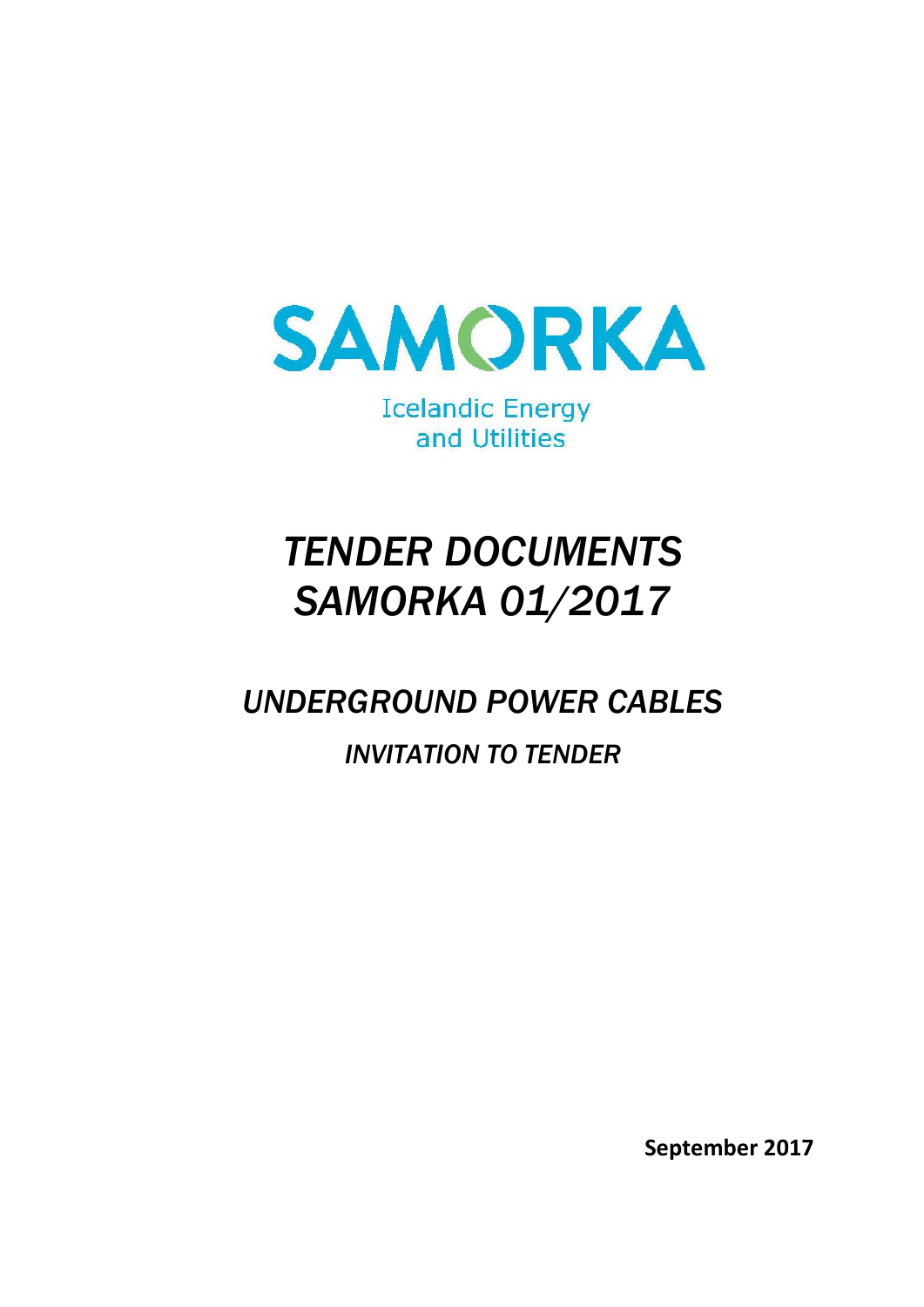# <span id="page-1-0"></span>**Table of contents**

⋇

| 1.       |                        |  |  |  |  |  |
|----------|------------------------|--|--|--|--|--|
| 1.1      |                        |  |  |  |  |  |
| 1.1.1    |                        |  |  |  |  |  |
| 1.1.2    |                        |  |  |  |  |  |
| 1.1.3    |                        |  |  |  |  |  |
| 1.1.4    |                        |  |  |  |  |  |
| 1.1.5    |                        |  |  |  |  |  |
| 1.1.6    |                        |  |  |  |  |  |
| 1.1.7    |                        |  |  |  |  |  |
| 1.1.8    |                        |  |  |  |  |  |
| 1.1.9    |                        |  |  |  |  |  |
| 1.1.10   |                        |  |  |  |  |  |
| 1.1.11   |                        |  |  |  |  |  |
| 1.1.12   |                        |  |  |  |  |  |
| 1.2      |                        |  |  |  |  |  |
| 1.2.1    |                        |  |  |  |  |  |
| 1.2.2    |                        |  |  |  |  |  |
| 1.2.3    |                        |  |  |  |  |  |
| 1.2.4    |                        |  |  |  |  |  |
| 1.2.5    |                        |  |  |  |  |  |
| 1.2.6    |                        |  |  |  |  |  |
| 1.2.7    |                        |  |  |  |  |  |
| 1.2.8    |                        |  |  |  |  |  |
| 1.2.9    |                        |  |  |  |  |  |
| 1.2.10   |                        |  |  |  |  |  |
| 1.2.11   |                        |  |  |  |  |  |
| 1.2.12   |                        |  |  |  |  |  |
| 1.2.13   |                        |  |  |  |  |  |
| 1.2.14   |                        |  |  |  |  |  |
| 1.2.15   |                        |  |  |  |  |  |
| 1.2.16   |                        |  |  |  |  |  |
|          |                        |  |  |  |  |  |
| 2.       |                        |  |  |  |  |  |
| 2.1      |                        |  |  |  |  |  |
| 2.2      |                        |  |  |  |  |  |
| 3.       |                        |  |  |  |  |  |
|          |                        |  |  |  |  |  |
| 4.       |                        |  |  |  |  |  |
|          | <b>List of Figures</b> |  |  |  |  |  |
| Figure 1 |                        |  |  |  |  |  |
|          | <b>List of Tables</b>  |  |  |  |  |  |
| Table 1  |                        |  |  |  |  |  |
|          |                        |  |  |  |  |  |

<span id="page-1-2"></span><span id="page-1-1"></span> $FS-022-08$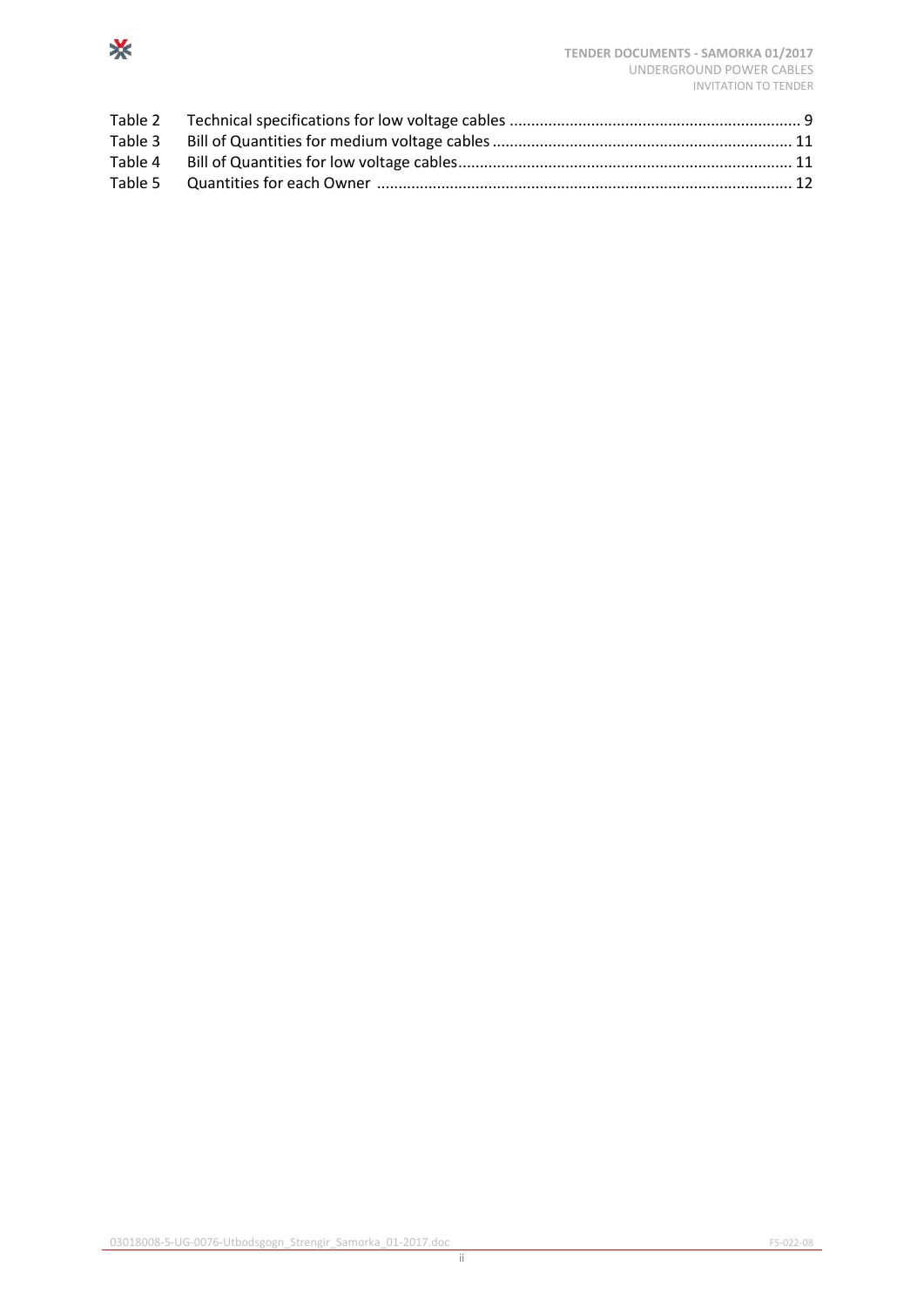### <span id="page-3-0"></span>**1. Tender Conditions and Specifications**

#### <span id="page-3-1"></span>**1.1 Tender Terms**

#### <span id="page-3-2"></span>**1.1.1 General Description and Address of Tender Administrator**

Samorka, Federation of Icelandic Energy & Waterworks (hereinafter designated as Purchaser), on behalf of at least the following Icelandic power companies listed below (hereinafter designated as Owners) calls for tenders for underground power cables as specified in these Tender Documents for Framework Agreement.

#### *1.1.1.1 Purchaser*

The Purchaser's office address is: Samorka Borgartún 35 105 Reykjavík ICELAND

The Purchaser's contact person will be: Baldur Dýrfjörð Tel.: 354 591 0055 e-mail: [baldur@samorka.is](mailto:baldur@samorka.is)

#### *1.1.1.2 Owners*

The Owners names and addresses are:

| <b>Name</b>           | <b>Address</b> |                  |
|-----------------------|----------------|------------------|
| RARIK ohf             | Dvergshöfða 2  | 110 Reykjavík    |
| HS Veitur hf          | Brekkustíg 36  | 260 Reykjanesbær |
| Orkubú Vestfjarða ohf | Stakkanesi 1   | 400 Ísafjörður   |
| Orkuveita Reykjavíkur | Bæjarhálsi 1   | 110 Reykjavík    |
| Norðurorka hf         | Rangárvöllum   | 603 Akureyri     |

#### *1.1.1.3 Important Dates & other Details*

- EEA tender: Yes
- Procedure: Open
- $\bullet$  Inquiry deadline: October  $10^{th}$ , 2017
- Inquiry reply deadline: October 17<sup>th</sup>, 2017
- Tender submission deadline: October 24<sup>th</sup>, 2017 at 14:00 local time (GMT)

1

- Opening of Tenders: Directly after the submission deadline expires
- Place of opening Tenders: Borgartun 35, 105 Reykjavik, Iceland
- The Tenders shall be valid for 30 days after opening day
- Delivery time: See clause 1.2.11
- Terms of delivery: DAP in the "greater Reykjavík area" in Iceland

X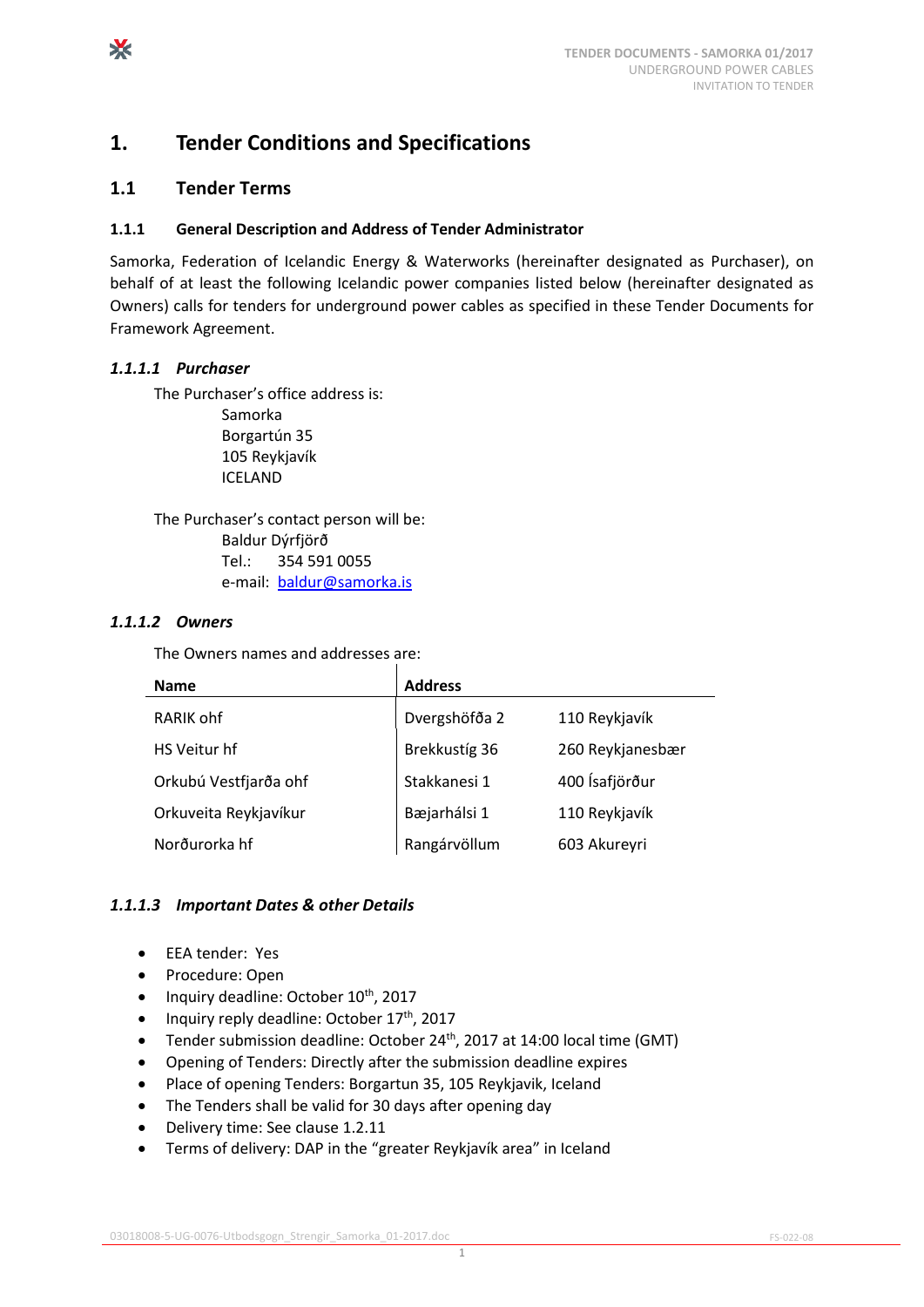#### <span id="page-4-0"></span>**1.1.2 Tender Documents**

X

This invitation to tender no. **Samorka 01/2017,** containing:

- Tender Conditions and Specifications
- Technical Specifications
- Tender Form Bill of Quantities

#### <span id="page-4-1"></span>**1.1.3 Tender Documents - Further details**

Should the Tenderer require further information or clarification regarding the Tender Documents, or should he detect discrepancies that may affect the total sum of the Tender, he shall submit an enquiry in writing to the Purchaser before the dates as described in [1.1.1.](#page-3-2)

#### <span id="page-4-2"></span>**1.1.4 Preparation of Tenders**

Tenders shall be presented as stated in the enclosed Tender Form. They shall be dated and signed by the Tenderer. They shall be submitted in closed envelopes marked as:

#### **Samorka Tender no. Samorka 01/2017 Underground Power Cables**

**Tenderer's Name: \_\_\_\_\_\_\_\_\_\_\_\_\_\_\_\_\_\_\_\_\_\_\_\_\_\_**

Tenderers should be aware that envelopes with Tenders, which are not marked with the name of the Tenderer, risk that their Tenders will be rejected.

The Purchaser may reject Tenders that are not prepared in accordance with the Tender Form.

Readable Tender Documents are delivered on an electronic PDF format. The Tender Form and the Bill of Quantities are for the convenience of the Tenderer also submitted on writable format, (DOC or/and XLS). The Purchaser is not responsible for these writable files, and Tenderers are advised to check the files thoroughly against the tender PDF-documents. Should a Tenderer detect discrepancy he shall inform the Purchaser.

In the event of calculation errors or discrepancies in a Tender, the unit prices stated in the Tender Form shall prevail, and the errors will be corrected accordingly.

#### <span id="page-4-3"></span>**1.1.5 Language**

Tenders as well as all required supporting data shall be submitted in English and/or Icelandic.

#### <span id="page-4-4"></span>**1.1.6 Alternative Tenders**

Alternative Tenders will not be considered.

#### <span id="page-4-5"></span>**1.1.7 Submission of Tenders**

Tenders are preferred to be submitted to the Purchaser, in a closed envelope, marked with Tenderer's name and address, as well as the name and number of the Tender.

Tenders may also be submitted by e-mail provided (1) that it is done no later than 3 hours prior to the Tenders submission deadline and (2) that all documents supporting the Tender together with a signed Tender Form are attached. If submitted by E-mail, the original documents shall be sent by registered mail prior to the Tender submission deadline early enough to reach the Purchaser´s office no later than 24 hours after the Tenders submission deadline.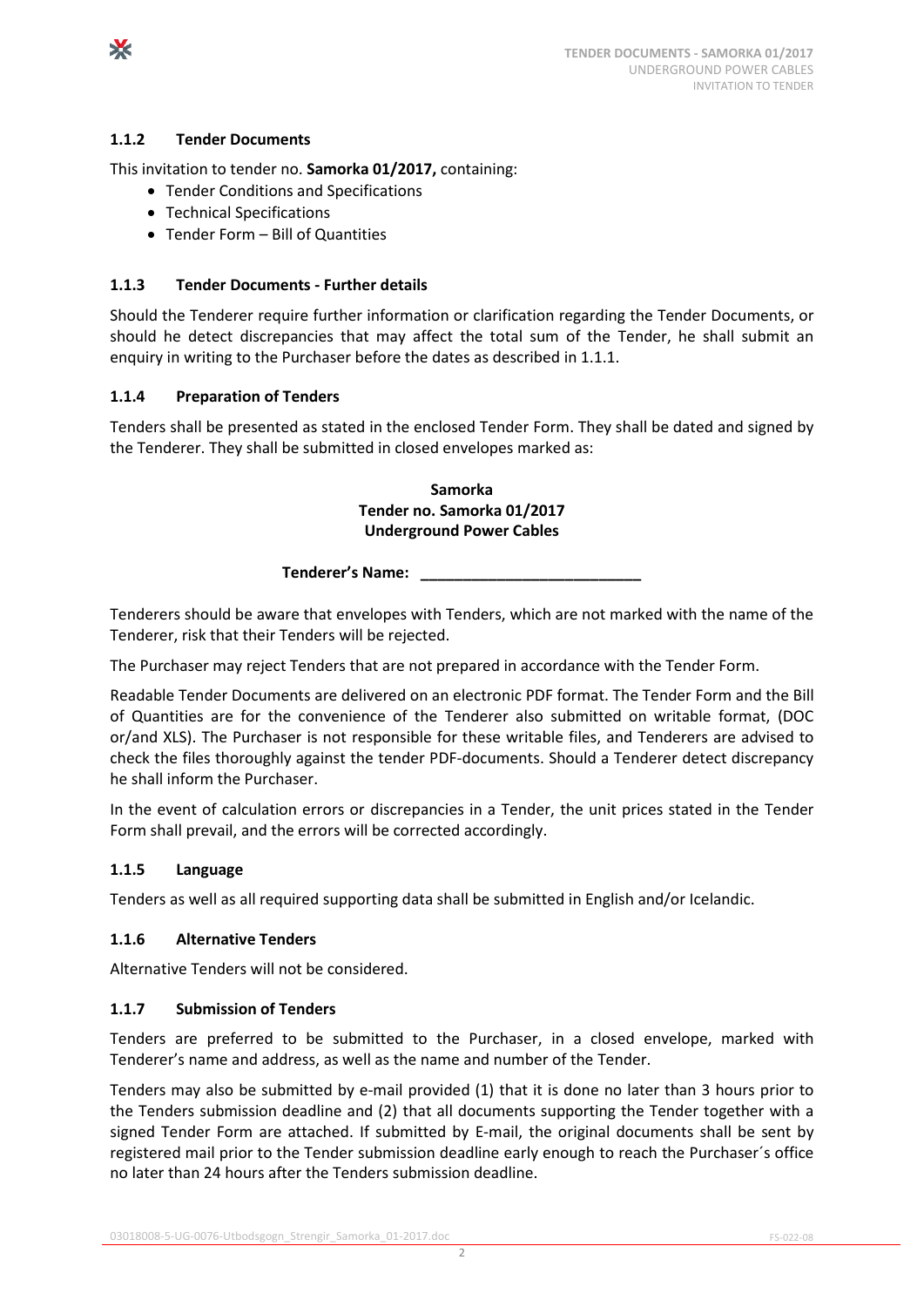

The Tenderer is responsible for that the Purchaser receives the Tender in due course prior to opening of Tenders.

#### <span id="page-5-0"></span>**1.1.8 Documents to support Tenders**

The following supporting documents shall be submitted with the Tender:

#### **1.1.8.1 Information regarding the Tenderer and manufacturer**

- General information about the Tenderer and manufacturer and their operations.
- Information regarding annual turnover and equity ratio of the Tenderer.
- Information regarding manufacturing and delivery of similar products.
- Reference lists for delivery of similar cables, both for the Tenderer and for the manufacturer.
- Quality System Certificate for the manufacturer.
- Description of the manufacturer's quality assurance system.

#### **1.1.8.2 Information regarding the products**

Technical specifications and dimensional drawings for the offered products.

The Purchaser reserves the right to request additional information, see 1.1.12.

Tenderers are urgently requested to submit the above listed documents together with their Tenders. Non-compliance may result in rejection of Tenders. All submitted information will be treated as confidential.

#### <span id="page-5-1"></span>**1.1.9 Quality requirements**

A quality management system acceptable to the Purchaser based on ÍST EN ISO 9001:2014 or equivalent shall be applied for the design, manufacturing and testing of the products.

The Tenderer shall present a Quality System Certificate issued by a national certification institute and include in his Tender a description of the system.

#### <span id="page-5-2"></span>**1.1.10 Revoking Tenders**

Tenderer may revoke a Tender before Tenders are opened provided he submits a request in writing or by other equally verifiable means.

#### <span id="page-5-3"></span>**1.1.11 Opening of Tenders - Deadlines**

Tenders, together with the required information, shall be submitted to the Purchaser no later than at the time specified for opening Tenders, in compliance with section [1.1.1](#page-3-2) where they will be opened in the presence of those Tenderers who may wish to attend. Tenders submitted after the specified time of opening Tenders will not be opened. At the opening of Tenders, Tenderer´s name and the Tender Grand Total in ISK will be read aloud.

#### <span id="page-5-4"></span>**1.1.12 Further information at later stages**

After the Tenders have been evaluated, the Purchaser reserves the right to request the following information from those Tenderers who submitted valid Tenders:

- Audited and certified financial statements, annual or interim.
- A statement issued by Tenderer´s bank to the effect that the Tenderer is not in arrears or default.
- Statement to the effect that the Tenderer is not in arrears or default on levies or pension fund obligations.
- Any other information deemed relevant by the Purchaser.

All submitted information will be regarded as confidential.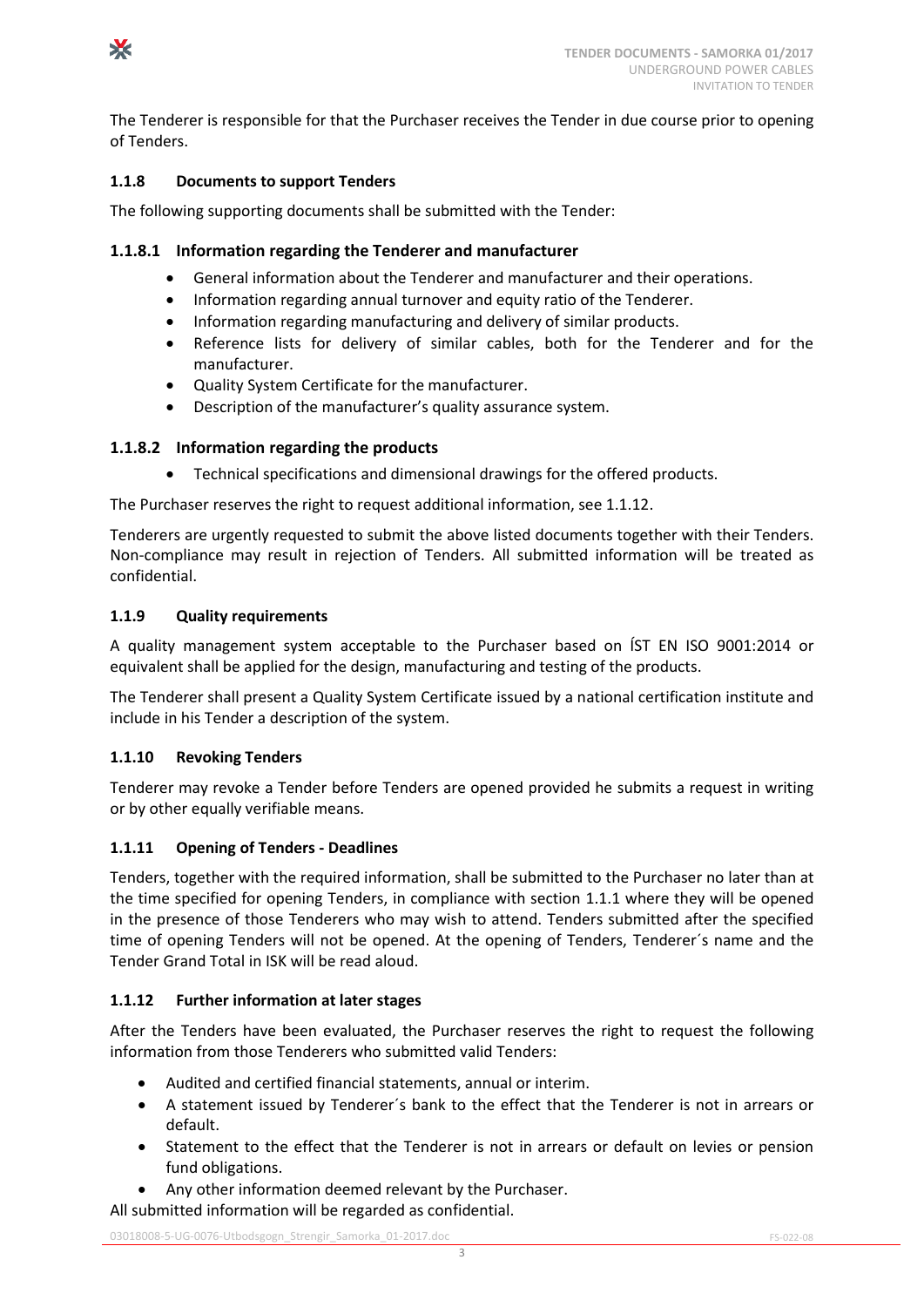#### <span id="page-6-0"></span>**1.2 General Conditions**

#### <span id="page-6-1"></span>**1.2.1 The Supply**

X

The Tender comprises low- and medium voltage underground power cables, in accordance with the technical description in chapter 2. The quoted quantity is approximately one year supply of underground cables for the Owners concerned. The Contract shall run for three years and can be prolonged for two more years, one year at a time.

In accordance with this tender, cables shall be provided, as further stated. The cables shall comply with the specifications and the production standards stated in this document.

The quantities specified in Bill of Quantities will be used as a measure for comparing Tenders. The delivery of cables will then be according to issued purchase orders and are to be supplied within the specified date of delivery.

Training regarding handling of cables and preparation for joints and end terminations shall be included in the Tender. The training shall take place in the greater Reykjavik area in the beginning of the Contract time and semiannually after that. All training material and cost shall be included.

All cost of transportation to the site of delivery, as well as all taxes excluding value added tax, shall be included in the Tender price.

#### <span id="page-6-2"></span>**1.2.2 Requirements Regarding Tenderer´s Qualifications**

Tenderer´s qualifications will be examined with reference to the data they have submitted together with their Tenders, as well as to other information the Purchaser may require.

A prerequisite for a Tender to be considered is a documented delivery of underground power cables to arctic countries where climate and geological conditions are similar as in Iceland. The Tenderer must furnish a reference list of cables as offered which have been ploughed into the ground. The Purchaser reserves the right to ask for a sample of offered cables.

The Tenderer must also provide proof of his capability and minimum three years experience of delivering orders and providing technical services regarding power cables to power companies from a local warehouse and offices in the "greater Reykjavik area", Iceland.

The Tenders must be confirmative with the Tender Documents.

The Tenderer must provide proof of an annual turnover of at least 700.000.000 ISK and a positive equity ratio for the financial year ending 2016.

#### <span id="page-6-3"></span>**1.2.3 Tender acceptance**

The Owners reserves the right to accept any Tender or to reject them all. They also reserve the right to reject Tenders, which are not stated on the Tender Form or identical forms. The Tenderer must complete the Bill of Quantities and must submit Bids for all items.

Tenders will be evaluated on basis of the quantity stated in the Bill of Quantities.

#### <span id="page-6-4"></span>**1.2.4 Criteria for Award of Contract**

Evaluation of Tenders will depend on the following three stages:

- a) Verification that the Tenderer fulfils requirements regarding financial and technical capability, as well as quality.
- b) Verification that the offered products fulfil the requirements of the Tender Documents.

4

c) Verification and comparison of Tender prices for all Tenders, including price adjustment methods.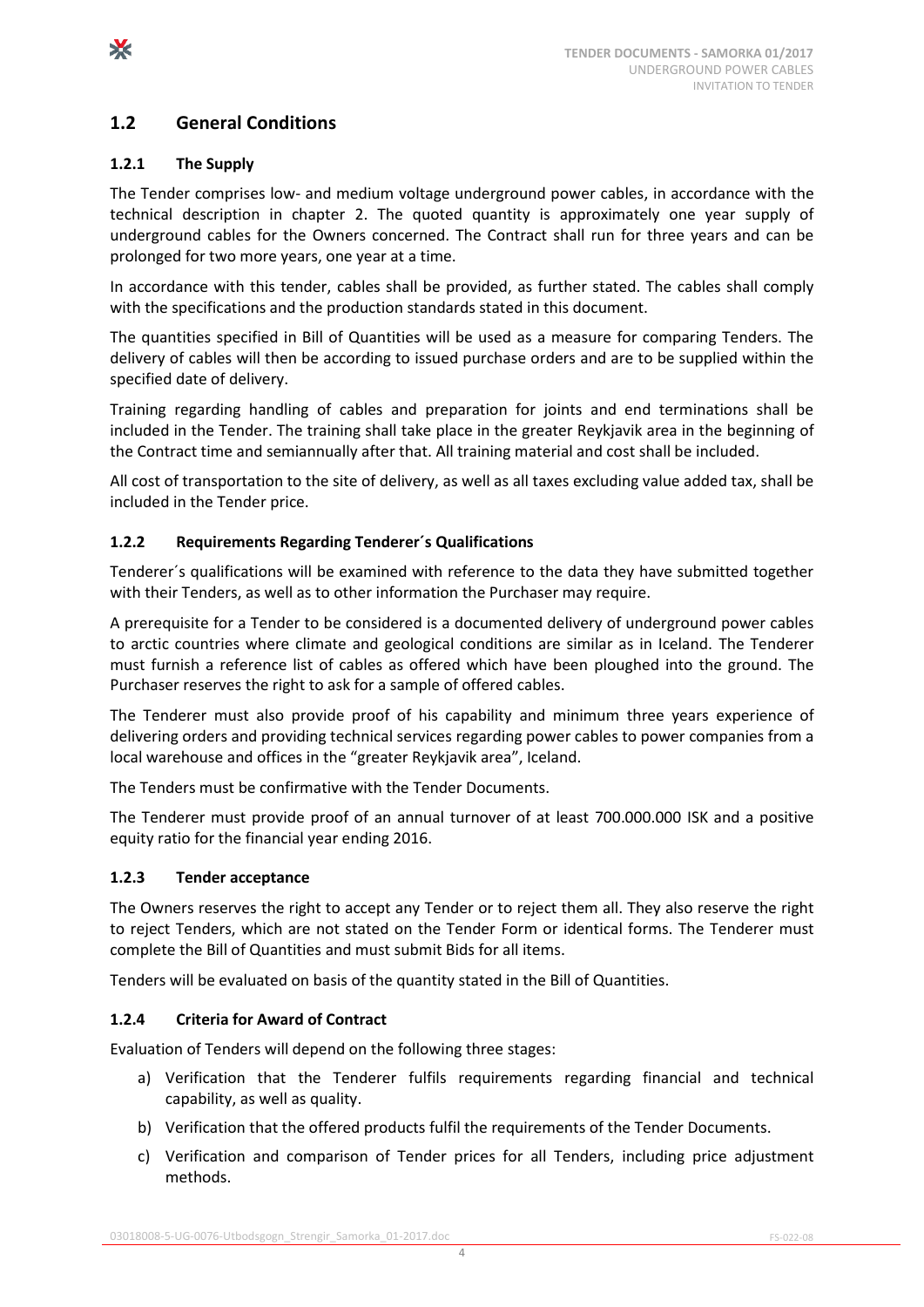

An independent Icelandic consulting engineering firm will be hired to evaluate the above criteria based on submitted data.

#### <span id="page-7-0"></span>**1.2.5 Laws and regulations**

The prospective parties shall in every respect adhere to the provisions of Icelandic laws and regulations.

#### <span id="page-7-1"></span>**1.2.6 Prices and price alterations**

The currency of the prices shall be in Icelandic krona (ISK), DAP from the Tenderers warehouse in "the greater Reykjavik area".

The contract price will be based on the quotations for copper and aluminium (in USD/tonne) as per the L.M.E. quotations on the 15<sup>th</sup> of August 2017 based on "cash seller & settlement" quotation and on the exchange rate stated on the Tender Form.

All prices will be adjusted on  $1<sup>st</sup>$  day of each month:

- a) In accordance to the quotations of the L.M.E. for copper and aluminium on the  $15<sup>th</sup>$  of previous month.
- b) In accordance with the mean exchange rate for the offered currency of the previous month as published by Seðlabanki Íslands (The Central Bank of Iceland).

Furthermore, the Tenderers shall submit with their Tender a description of proposed price adjustment method according to the above, as well as additional adjustment to reflect other factors that might have influenced the contract price, if any. The proposed price adjustment method will be taken into account when comparing the Tenders.

The quantities of each item in the Bill of Quantities will be used for comparing the Tenders but will not be basis for payments. The payments will be according to ordered and delivered quantities and unit prices in the Tender. The Purchaser reserves the right to adjust quantity per each cable item as stated in the Bill of Quantities of +/- 30% without affecting the unit prices, provided the total contract value does not alter more than +/- 20%.

#### <span id="page-7-2"></span>**1.2.7 Payments**

Preferred terms of payment is net 30 days after delivery from stock in Iceland. The Supplier shall issue an invoice for each delivery. The invoice shall detail the delivered quantity of each item and the unit price stated in the Tender.

#### <span id="page-7-3"></span>**1.2.8 The Contract**

If the Owners decide to accept a Tender, a Letter of Award will be sent out to the successful Tenderer. A Contract will then be made between the Tenderer and the Owners.

The Contract shall be made for the duration of three years, from 01.01.2018 to 31.12.2020, with the option of an extension for up to two years, one year at a time.

#### <span id="page-7-4"></span>**1.2.9 Relation during the Term of the Contract**

When a contract has been made, each Owners Purchasing Department will be in charge of communication during the Contract term.

#### <span id="page-7-5"></span>**1.2.10 Quality control**

Delivered products shall comply with the requirements set forth in the Tender Documents.

The Purchaser will investigate that all documentation is in accordance with product specifications. The Supplier shall present valid quality certificates for all products which he intends to use. He shall, furthermore, verify quality when and as specified in the Technical Specifications delivery.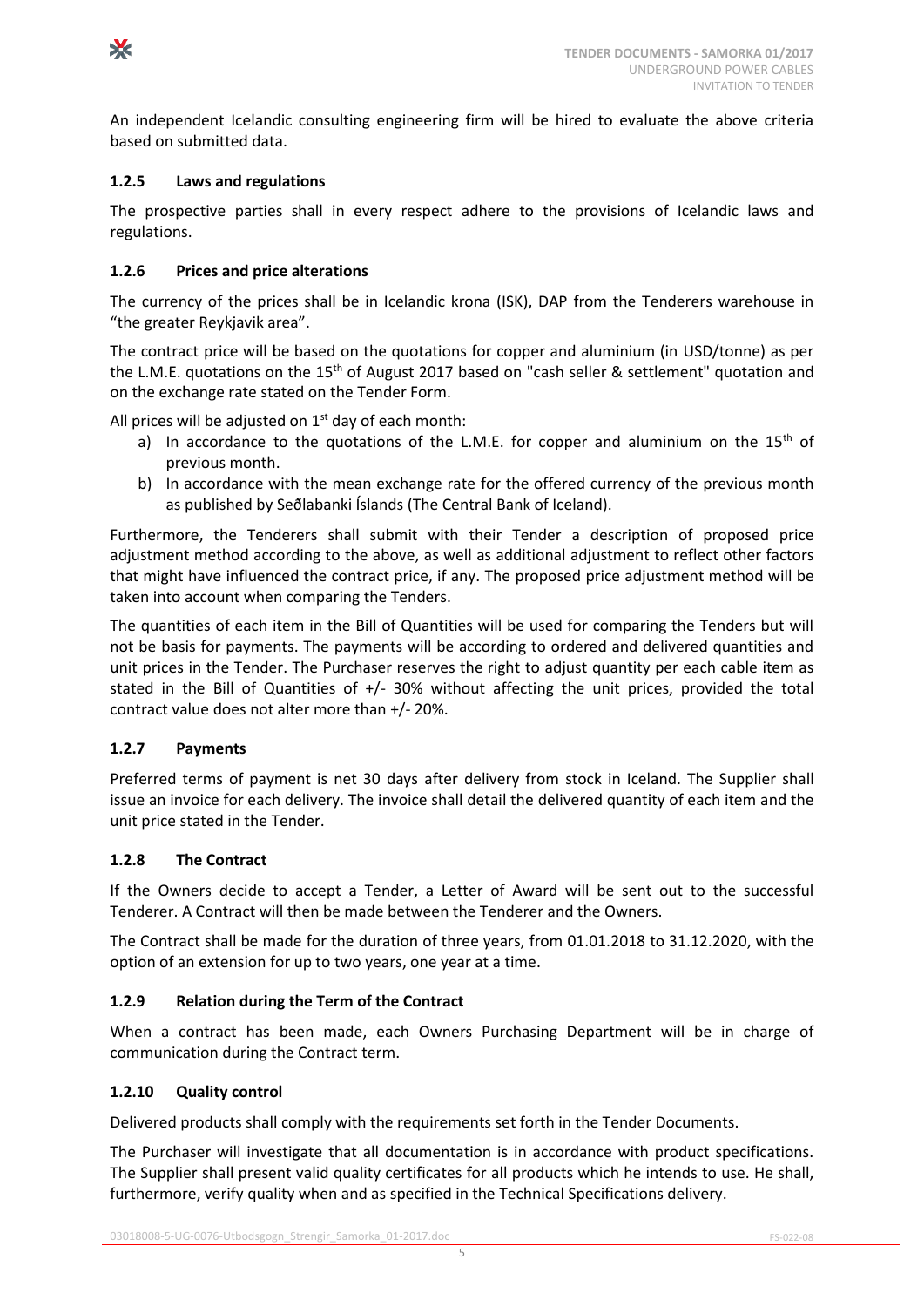

X

#### <span id="page-8-0"></span>**1.2.11 Place and terms of delivery**

The delivery shall take place from the Supplier's warehouse located in the "greater Reykjavik area". This warehouse shall be considered as "place" with respect to the terms of DAP delivery.

Each Owner will issue several purchase orders each year. Each delivery shall be packed and addressed directly to the relevant Owner. The Supplier may expect a few deliveries within a single month to each owner, but there may also be months with no deliveries. Items to be delivered will be only in whole units (drums).

Each Owner will send an estimate of quantities and timing of orders to the Supplier before end of November for the following year. These estimates are in no way binding for the Owners, they only serve to inform the Supplier to assist him to plan his production and deliveries. Figure 1 below shows historical total consumption during each month of a year, for all the Owners. New estimates will be issued during the year in accordance with updated plans.

It is the Supplier's responsibility to ensure that orders which are made within valid estimates are delivered within 24 hours. Small additional orders shall be delivered within two weeks from time of orders. The longest acceptable time of delivery of other additional orders is approx. four weeks.



#### <span id="page-8-3"></span>**Figure 1 Historical consumption during each month of a year**

#### <span id="page-8-1"></span>**1.2.12 Penalties**

Delay of delivery beyond delivery date, for reasons not attributed to the Purchaser, will result in that the Supplier has to pay penalty 1% of value of the delayed items for each week beyond the delivery week. Maximum fine can reach 10% of the contract amount.

#### <span id="page-8-2"></span>**1.2.13 Default and Termination**

The Supplier shall in every respect fulfill his contractual obligations as stated in the Tender Documents. Should the Supplier default on his obligations then the Purchaser is entitled to suspend payments or seek other legal means to protect his interests.

Should the Purchaser suffer losses due to the Supplier's default, the Supplier shall be fully responsible for compensation in accordance with liability legislation.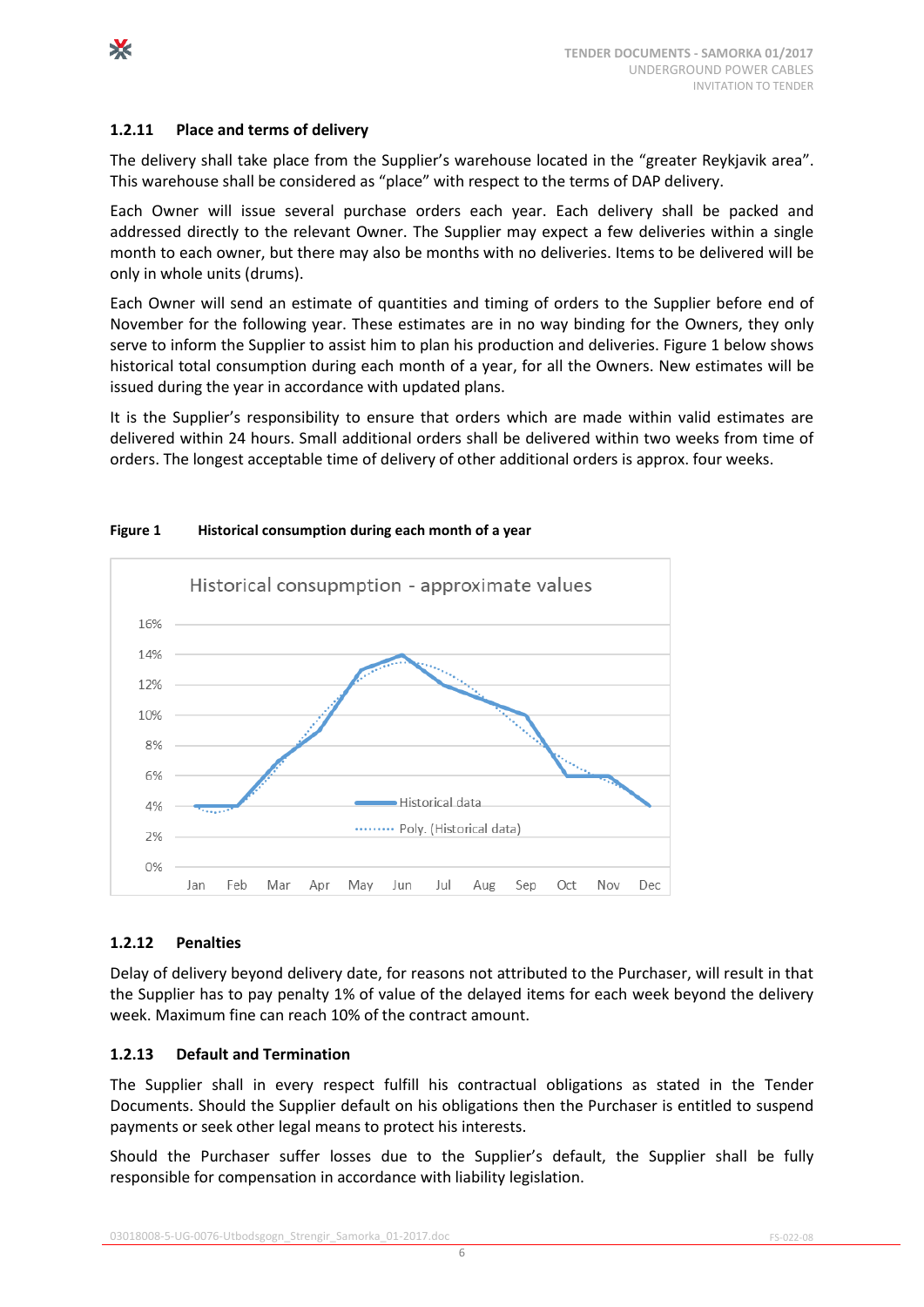

In case the Supplier seeks emergency measures or moratorium on debts, is declared insolvent or becomes the subject of an unsuccessful attachment, the Purchaser may cancel the Contract without notice.

In case of repeated or gross negligence on behalf of the Supplier, the Purchaser is entitled to terminate the contract with one month's notice.

#### <span id="page-9-0"></span>**1.2.14 Transfer of Rights**

The Supplier is not entitled to transfer his rights according to the Contract or to put them up as security for a loan.

#### <span id="page-9-1"></span>**1.2.15 Transfer of obligations - Subcontractors**

The Supplier may not, without the Purchaser´s consent, designate a third party to take over his obligations in part or in full. In case the Supplier engages a subcontractor to carry parts of his duties, he shall notify The Purchaser. His obligations towards the Purchaser will in every respect remain the same as before.

#### <span id="page-9-2"></span>**1.2.16 Disputes**

Any Dispute arising out of or in connection with the Contract or the carrying out of the provisions there under shall be settled by mutual agreement between the contracting Parties.

Disputes arising out of the project described here shall be settled before the Reykjavik District Court, Iceland. The Contract shall in all respects be governed by and interpreted in accordance with the laws of Iceland and Icelandic law shall govern the procedure of any arbitration.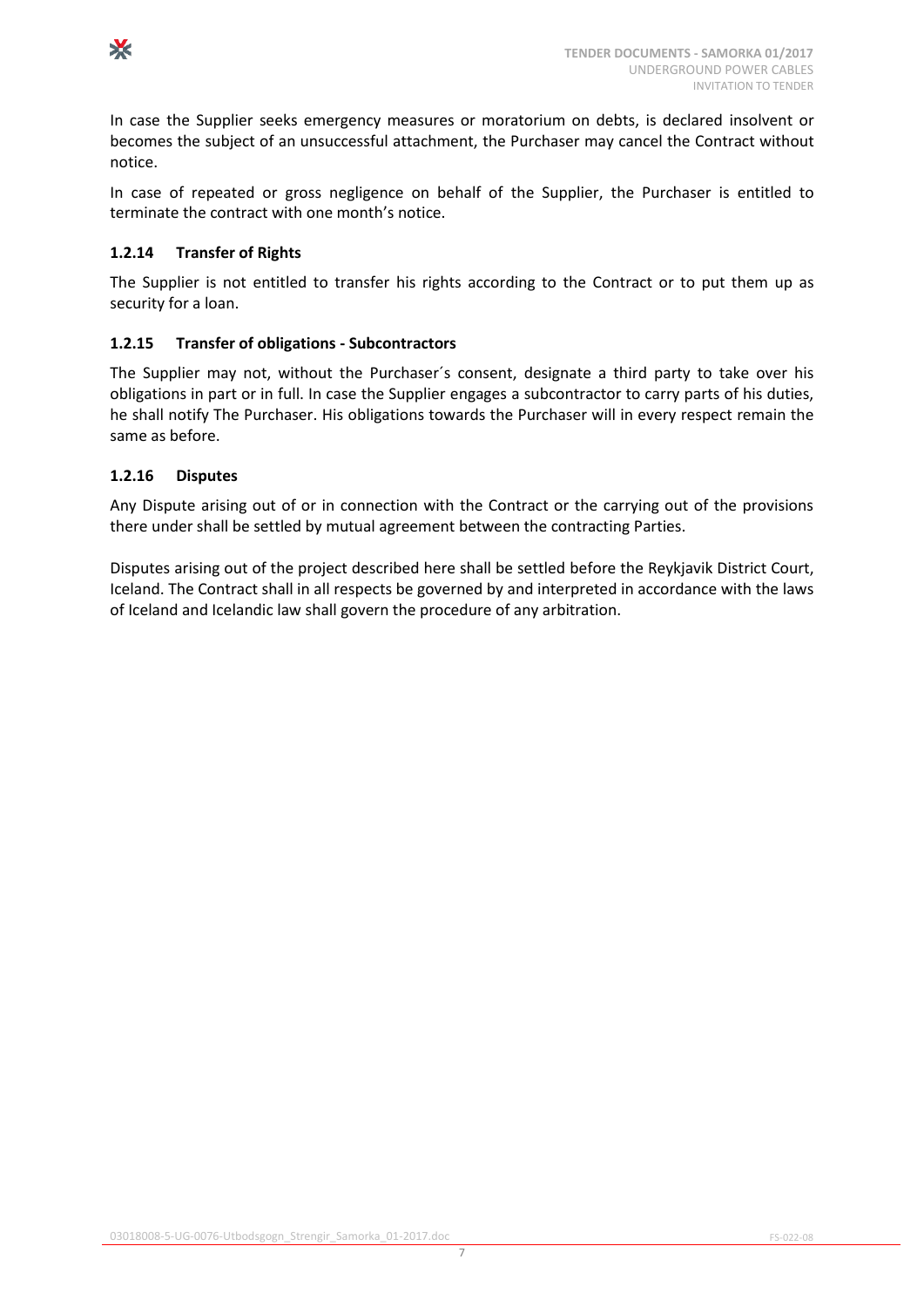## <span id="page-10-0"></span>**2. Technical Specifications**

X

The Purchaser reserves the right to inspect goods and/or be presented at the testing of cables.

#### <span id="page-10-1"></span>**2.1 Medium voltage underground power cables for 12 and 24 kV**

The cables shall have three-core stranded conductors made of aluminium with longitudinal water protection, e.g. water swelling powder. The insulation shall be XLPE (cross linked polyethylene) and conductor screen and insulation screen shall be of extruded semi-conducting compound. The metallic screen shall be a copper wire screen, with cross sections as specified in [Table 1](#page-10-3) below. Alternatively, screens of aluminium with similar ampacity may be proposed.

An aluminium foil shall be provided for radial water sealing of the cable. The foil shall be glued to the inner layer of the outer sheath.

The outer sheath shall be made of LLD-PE with an outer layer of HD-PE to make it strong enough for ploughing into the ground. However, the cable shall not be too stiff for handling and installing. It shall be easy to prepare the cables for joints and end terminations. The method for preparing the cables for this shall be described, along with the tools necessary for preparing the cable for jointing and terminating.

As described above, the cables shall be watertight both radially (aluminium foil under the outer sheath) and longitudinally (within conductor, e.g. with water swelling powder).

The cables shall comply with the relevant CENELEC and IEC standards, latest publications.

The cables shall be as listed in the following [Table 1.](#page-10-3)

|                 | Description                          | Item            | A <sub>1</sub>                                                                                                                                   | A2                                | A <sub>3</sub>                                                                                                | A4                                 | A <sub>5</sub>                             | A6                                       | A7                                | A8                                | A <sub>9</sub>              |
|-----------------|--------------------------------------|-----------------|--------------------------------------------------------------------------------------------------------------------------------------------------|-----------------------------------|---------------------------------------------------------------------------------------------------------------|------------------------------------|--------------------------------------------|------------------------------------------|-----------------------------------|-----------------------------------|-----------------------------|
| 1.              | Design voltage                       | kV              | 12                                                                                                                                               | 12                                | 12                                                                                                            | 12                                 | 12                                         | 24                                       | 24                                | 24                                | 24                          |
| 2.              | Number of conductors                 |                 | 3                                                                                                                                                | 3                                 | 3                                                                                                             | 3                                  | 3                                          | 3                                        | 3                                 | 3                                 | 3                           |
| 3.              | Conductor cross<br>section and shape | mm <sup>2</sup> | 25                                                                                                                                               | 50                                | 95                                                                                                            | 150                                | 240<br>circular/stranded ----------------- | 25                                       | 50                                | 95                                | 150                         |
| 4.              | Max temperature of<br>conductor      | $\rm ^{\circ}C$ | 90                                                                                                                                               | 90                                | 90                                                                                                            | 90                                 | 90                                         | 90                                       | 90                                | 90                                | 90                          |
| 5.              | Conductor material                   |                 |                                                                                                                                                  |                                   | Hard drawn AI, acc. to EN 60228:2005 class II                                                                 |                                    |                                            |                                          |                                   |                                   |                             |
| 6.              | Insulating material                  |                 | <b>XLPE</b>                                                                                                                                      | <b>XLPE</b>                       | <b>XLPE</b>                                                                                                   | <b>XLPE</b>                        | <b>XLPE</b>                                | <b>XLPE</b>                              | <b>XLPE</b>                       | <b>XLPE</b>                       | <b>XLPE</b>                 |
| 7.              | Screen, Cu, minimum<br>cross section | mm <sup>2</sup> | 16                                                                                                                                               | 16                                | 25                                                                                                            | 25                                 | 35                                         | 16                                       | 25                                | 25                                | 35                          |
| 8.              | Outer sheath                         |                 | <b>LLDPE</b><br><b>HDPE</b>                                                                                                                      | LLDPE<br>$\ddot{}$<br><b>HDPE</b> | <b>LLDPE</b><br>$\ddot{}$<br><b>HDPE</b><br>Shall tolerate direct burying to the ground, as well as ploughing | <b>LLDPE</b><br>$+$<br><b>HDPE</b> | <b>LLDPE</b><br><b>HDPE</b>                | <b>LLDPE</b><br>$\ddot{}$<br><b>HDPE</b> | LLDPE<br>$\ddot{}$<br><b>HDPE</b> | LLDPE<br>$\ddot{}$<br><b>HDPE</b> | <b>LLDPE</b><br><b>HDPE</b> |
| 9.              | Standard                             |                 | IEC 60502-2:2014                                                                                                                                 |                                   |                                                                                                               |                                    |                                            |                                          |                                   |                                   |                             |
| 10 <sub>1</sub> | Outer sheath marking                 |                 | Printed meter marking from zero on each drum. Type of cable, cross section,<br>voltage, production year, name of manufacturer shall be engraved. |                                   |                                                                                                               |                                    |                                            |                                          |                                   |                                   |                             |
| 11.             | Drum diameter                        | m               |                                                                                                                                                  |                                   |                                                                                                               |                                    | Approx. 2,4                                |                                          |                                   |                                   |                             |

<span id="page-10-3"></span><span id="page-10-2"></span>**Table 1 Technical specifications for medium voltage cables**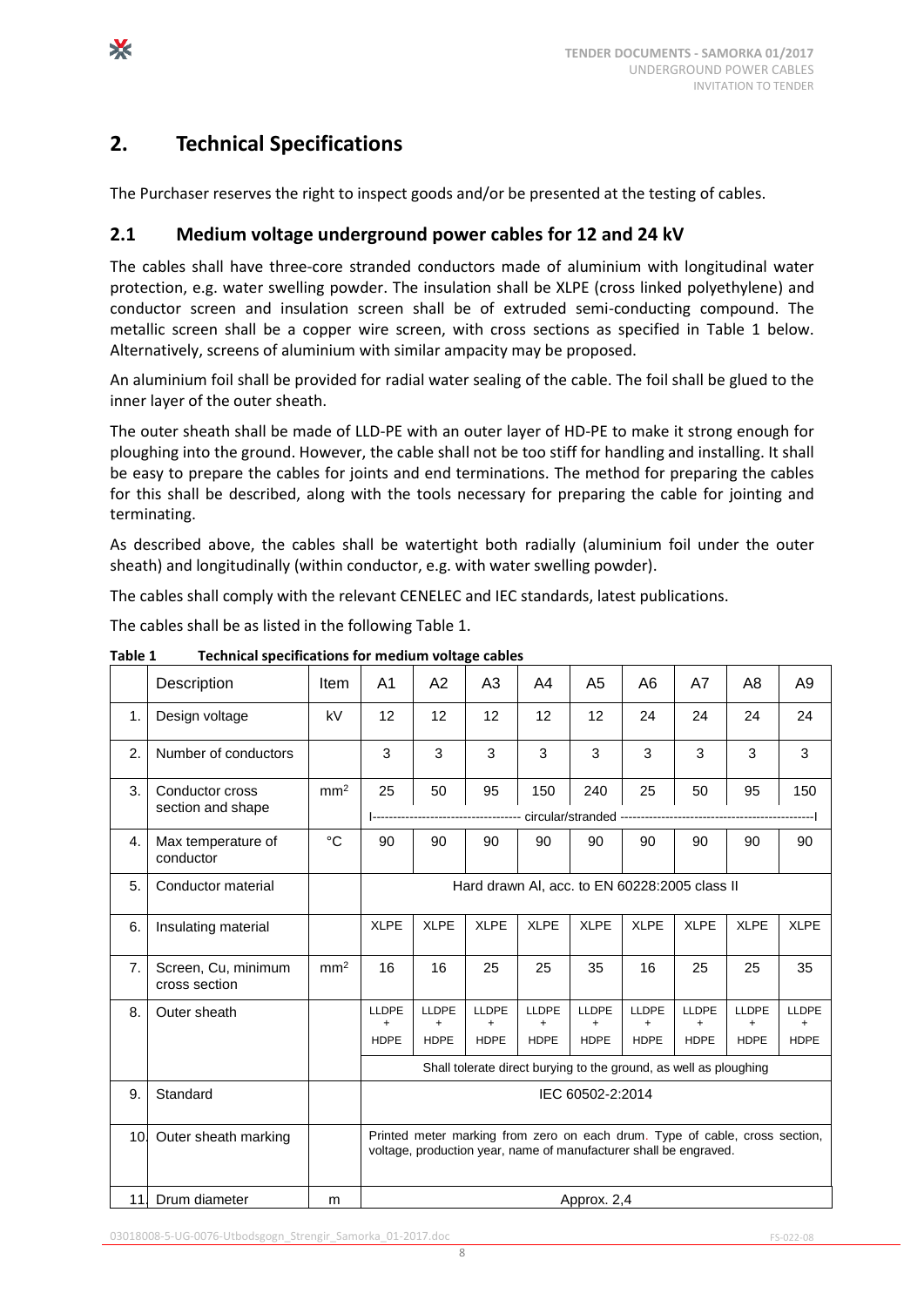#### <span id="page-11-0"></span>**2.2 Low voltage underground power cables**

The cables shall have four conductors and shall be without a screen. The cables shall be designed to be buried directly into the ground.

The cables shall comply with the relevant CENELEC and IEC standards, latest publications.

The cables shall be as listed in the following [Table 2.](#page-11-2)

|     | Description                          | Item            | <b>B1</b>                                                                                                                                          | <b>B2</b>                                                 | B <sub>3</sub>                      | <b>B4</b>    | <b>B5</b>                                          | B6          | B7           |
|-----|--------------------------------------|-----------------|----------------------------------------------------------------------------------------------------------------------------------------------------|-----------------------------------------------------------|-------------------------------------|--------------|----------------------------------------------------|-------------|--------------|
| 1.  | Design voltage                       | kV              | $\mathbf{1}$                                                                                                                                       | $\mathbf{1}$                                              | 1                                   | 1            | $\mathbf{1}$                                       | 1           | 1            |
| 2.  | Number of conductors                 |                 | 4                                                                                                                                                  | 4                                                         | 4                                   | 4            | 4                                                  | 4           | 4            |
| 3.  | Conductor cross<br>section and shape | mm <sup>2</sup> | 10<br>circular<br>/solid                                                                                                                           | 16                                                        | 25<br>I-----circular/stranded-----I | 50           | 95<br>150<br>240<br>I---sector-shaped/stranded---I |             |              |
| 4.  | Max temperature of<br>conductor      | °C              | 90                                                                                                                                                 | 90                                                        | 90                                  | 90           | 90                                                 | 90          | 90           |
| 5.  | Test voltage, 50 Hz<br>(rms)         | kV              | 3,5                                                                                                                                                | 3,5                                                       | 3,5                                 | 3,5          | 3,5                                                | 3,5         | 3,5          |
| 6.  | Conductor material                   |                 | Cu                                                                                                                                                 | Cu                                                        | AI                                  | AI           | AI                                                 | AI          | AI           |
| 7.  | Insulating material                  |                 | <b>XLPE</b>                                                                                                                                        | <b>XLPE</b>                                               | <b>XLPE</b>                         | <b>XLPE</b>  | <b>XLPE</b>                                        | <b>XLPE</b> | <b>XLPE</b>  |
| 8.  | Screen                               | mm <sup>2</sup> |                                                                                                                                                    | I--------------------------No screen--------------        |                                     |              |                                                    |             |              |
| 9.  | Outer sheath                         |                 | <b>LLDPE</b>                                                                                                                                       | <b>LLDPE</b>                                              | <b>LLDPE</b>                        | <b>LLDPE</b> | <b>LLDPE</b>                                       | LLDPE       | <b>LLDPE</b> |
|     |                                      |                 |                                                                                                                                                    | Shall tolerate direct burying to the ground and ploughing |                                     |              |                                                    |             |              |
| 10. | Standard                             |                 |                                                                                                                                                    | HD 603; EN 60228:2005 class II                            |                                     |              |                                                    |             |              |
| 11. | Outer sheath marking                 |                 | Printed meter marking from zero on each drum. Type of<br>cable, cross section, voltage, production year, name of<br>manufacturer shall be engraved |                                                           |                                     |              |                                                    |             |              |
| 12. | Colour of conductors                 |                 | Brown, black, grey and yellow-green                                                                                                                |                                                           |                                     |              |                                                    |             |              |
| 13. | Drum diameter,<br>approx.            | m               | 1                                                                                                                                                  | 1,4                                                       | 1,4                                 | 1,4          | 1,4                                                | 1,8         | 2,2          |

<span id="page-11-2"></span><span id="page-11-1"></span>**Table 2 Technical specifications for low voltage cables**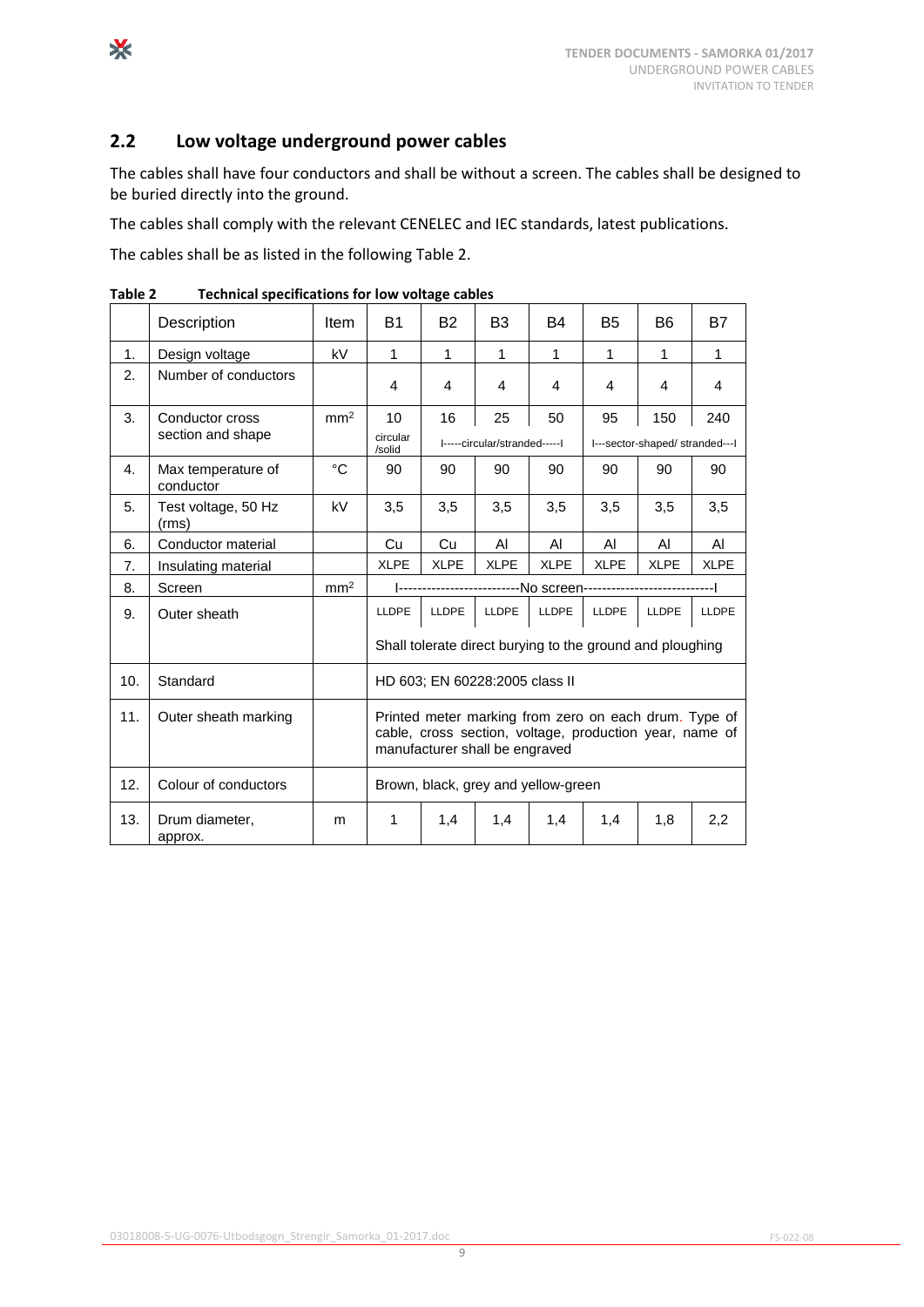### <span id="page-12-0"></span>**3. Tender Form**

Samorka Borgartun 35 105 Reykjavík Iceland

X

The undersigned

| (Name)      |          |
|-------------|----------|
|             |          |
| (Address)   |          |
|             |          |
| (Telephone) | (E-mail) |

Hereby submits a Tender for underground power cables according to Tender Documents no. **Samorka 01/2017 – "UNDERGROUND POWER CABLES"**.

The Tender is made entirely in accordance with the Tender Documents. I have acquainted myself with all conditions and requirements of the Tender Documents and in accordance with them my offer is:

**Grand Total ISK excluding VAT** \_\_\_\_\_\_\_\_\_\_\_\_\_\_\_\_\_\_\_\_\_

Exchange rate 14 days prior to opening:

|            | isk |
|------------|-----|
| (Currency) |     |

(Place) (Date)

\_\_\_\_\_\_\_\_\_\_\_\_\_\_\_\_\_\_\_\_\_\_\_\_\_\_\_\_\_\_\_\_\_\_\_\_\_\_\_ \_\_\_\_\_\_\_\_\_\_\_\_\_\_\_\_\_, 2017

\_\_\_\_\_\_\_\_\_\_\_\_\_\_\_\_\_\_\_\_\_\_\_\_\_\_\_\_\_\_\_\_\_\_\_\_\_\_\_\_\_\_\_\_\_\_\_\_\_\_\_\_\_\_\_\_\_\_ (Sign)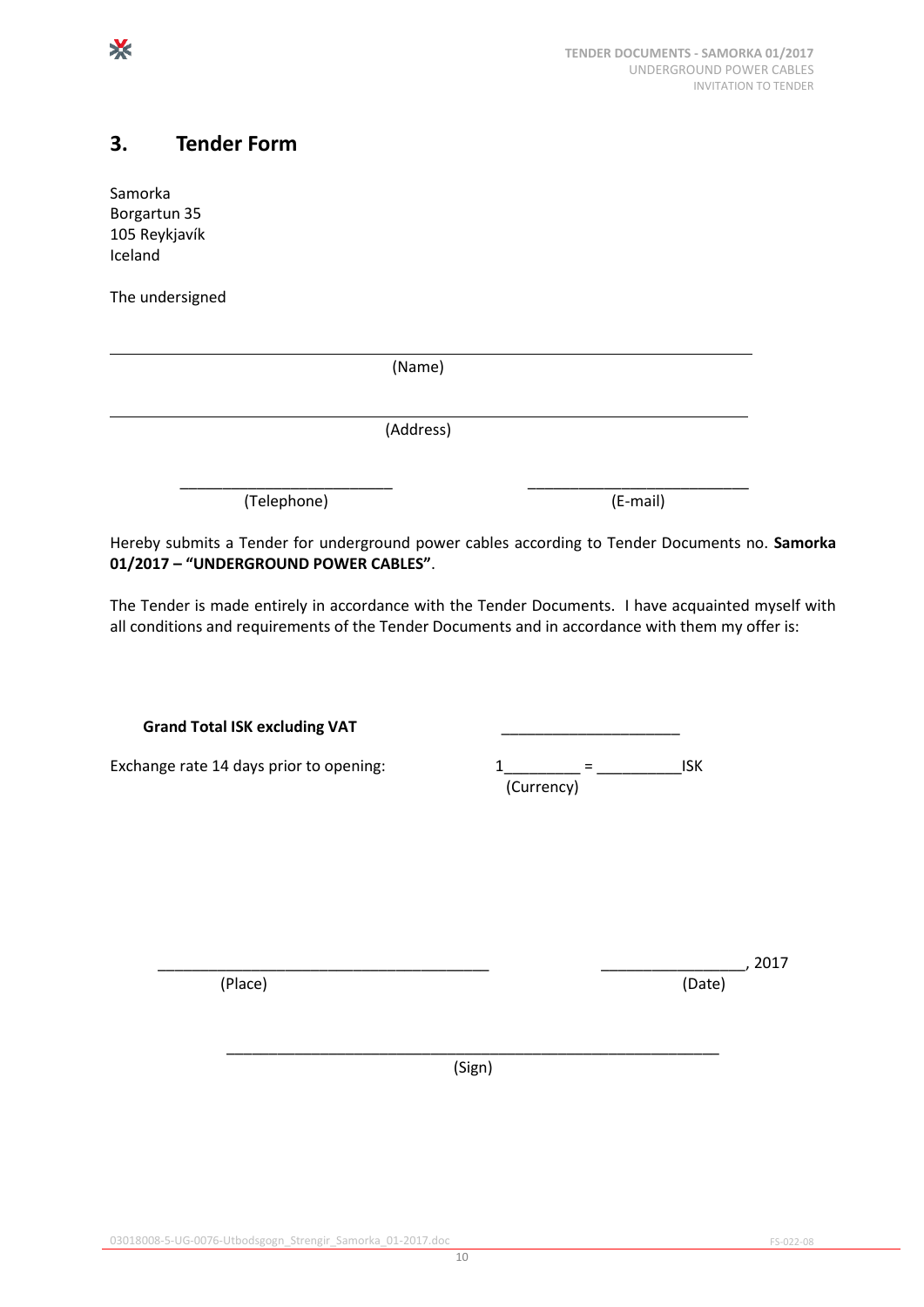# <span id="page-13-0"></span>**4. Bill of Quantities**

| .              | בווו טו עממותהנוכא וטו וווכמומווו voltage capita |                            |          |          |        |            |                    |  |  |
|----------------|--------------------------------------------------|----------------------------|----------|----------|--------|------------|--------------------|--|--|
| Item           | Voltage                                          | Type                       | Cu.      | AI       | Total  | Unit price | <b>Total price</b> |  |  |
|                |                                                  |                            | kg/100 m | kg/100 m | [ m ]  |            |                    |  |  |
| A <sub>1</sub> | 12 kV                                            | $3x25$ mm <sup>2</sup> Al  |          |          | 31.000 |            |                    |  |  |
| A2             | 12 kV                                            | $3x50$ mm <sup>2</sup> Al  |          |          | 64.500 |            |                    |  |  |
| A3             | 12 kV                                            | $3x95$ mm <sup>2</sup> AI  |          |          | 51.000 |            |                    |  |  |
| A4             | 12 kV                                            | $3x150$ mm <sup>2</sup> Al |          |          | 16.000 |            |                    |  |  |
| A <sub>5</sub> | 12 kV                                            | 3x240 mm <sup>2</sup> Al   |          |          | 51.500 |            |                    |  |  |
| A <sub>6</sub> | 24kV                                             | $3x25$ mm <sup>2</sup> Al  |          |          | 37.000 |            |                    |  |  |
| A7             | 24kV                                             | $3x50$ mm <sup>2</sup> Al  |          |          | 14.000 |            |                    |  |  |
| A <sub>8</sub> | 24kV                                             | $3x95$ mm <sup>2</sup> Al  |          |          | 24.000 |            |                    |  |  |
| A <sub>9</sub> | 24kV                                             | $3x150$ mm <sup>2</sup> Al |          |          | 1.000  |            |                    |  |  |
|                |                                                  |                            |          |          |        |            |                    |  |  |

For comparison of Bids, the total quantities are estimated for annual delivery.

<span id="page-13-1"></span>

| Table 3 | <b>Bill of Quantities for medium voltage cables</b> |
|---------|-----------------------------------------------------|
|         |                                                     |

Total

| Item           | Voltage | Type                       | Cu<br>kg/100 m | Al<br>kg/100 m | Total<br>[ m ] | Unit price | <b>Total price</b> |
|----------------|---------|----------------------------|----------------|----------------|----------------|------------|--------------------|
| <b>B1</b>      | 1 kV    | $4x10$ mm <sup>2</sup> Cu  |                |                | 58.000         |            |                    |
| <b>B2</b>      | 1 kV    | $4x16$ mm <sup>2</sup> Cu  |                |                | 6.500          |            |                    |
| B <sub>3</sub> | 1kV     | $4x25$ mm <sup>2</sup> Al  |                |                | 50.000         |            |                    |
| <b>B4</b>      | 1 kV    | $4x50$ mm <sup>2</sup> AI  |                |                | 37.000         |            |                    |
| B <sub>5</sub> | 1 kV    | $4x95$ mm <sup>2</sup> AI  |                |                | 21.500         |            |                    |
| B <sub>6</sub> | 1 kV    | $4x150$ mm <sup>2</sup> AI |                |                | 23.000         |            |                    |
| B <sub>7</sub> | 1 kV    | $4x240$ mm <sup>2</sup> Al |                |                | 31.000         |            |                    |

<span id="page-13-2"></span>**Table 4 Bill of Quantities for low voltage cables**

Total

⋇